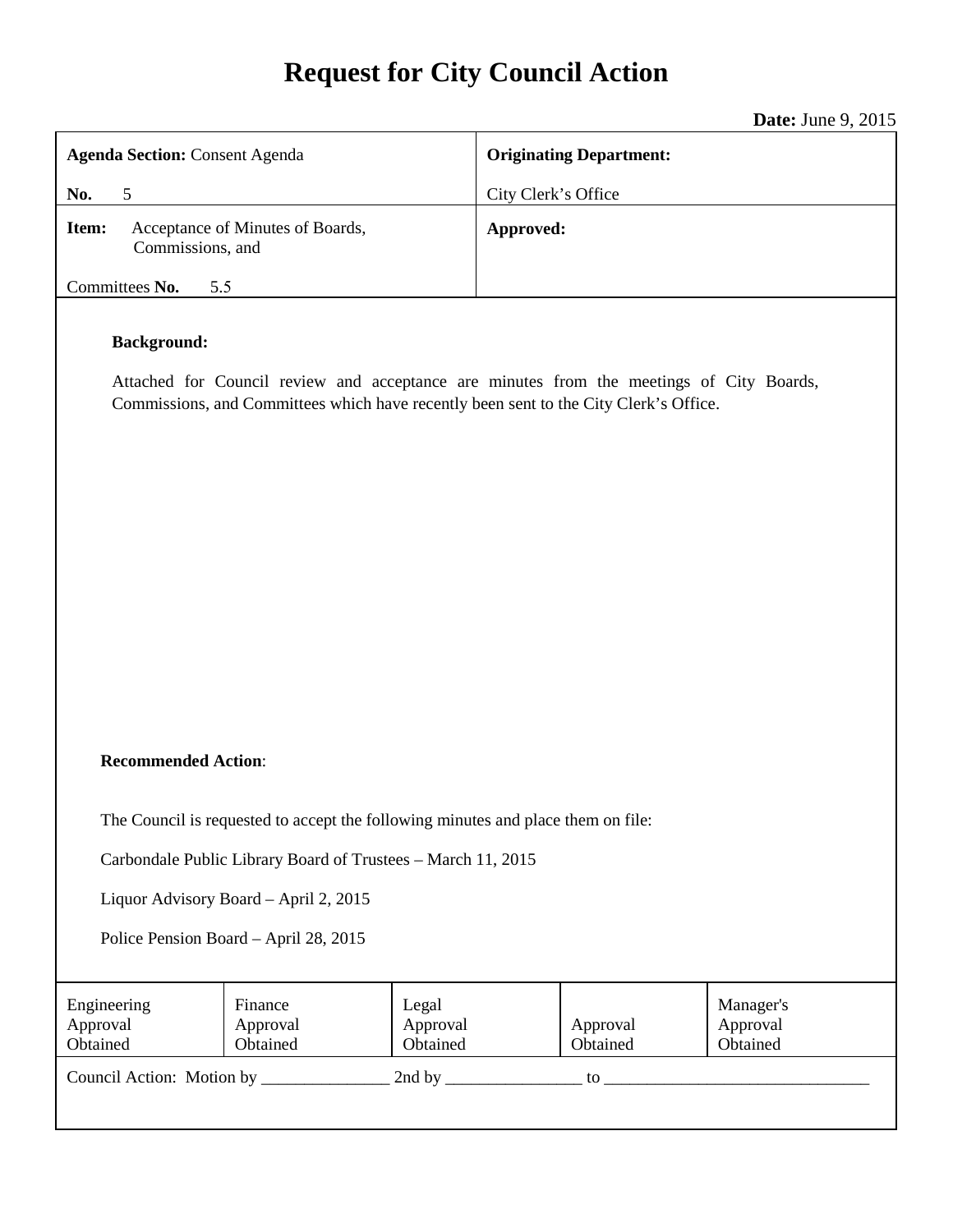## **Carbondale Public Library Board of Trustees**

Wednesday, March 11, 2015 Meeting Room 4:30 p.m. 405 West Main St.

## **MINUTES**

#### **Call to order.**

Called to order at 4:30 p.m.

## **Roll call.**

Introductions, audience and visitors. Visitors are asked to introduce themselves at this time and present any issues they wish to discuss. Visitors wishing to address specific agenda items will be granted two to five minutes at the discretion of the President, not to exceed a total of twenty minutes. The Library Board may cut short any comments that are irrelevant, repetitious, or disruptive. (Id. at 1425-26).

## **Present.**

Philip Brown, President Barbara Levine, Vice President (2) Susan Tulis, Secretary (1) Don Prosser, Treasurer Joyce Hayes (2) Julian Pei (8 excused) Roland Person (1) Sharifa Stewart (3) Harriet Simon (1)

#### **Absent.**

None.

The number following the Trustee's name indicates the number of absences this fiscal year.

#### **Staff present.**

Diana Brawley Sussman, Library Director Gwen Hall, Finance Manager

#### **Visitors present.**

None.

# **President's report.**

None.

#### **Secretary's report.**

1. Approval of the February 11, 2015 minutes. Roland Person made a motion to approve minutes. Susan Tulis seconded. MOTION passed unanimously.

#### **Correspondence and communications.** None.

#### **Financial report.**

1. Approval of bills payable up to and including bills due March 16, 2015 to April 15, 2015. Harriet Simon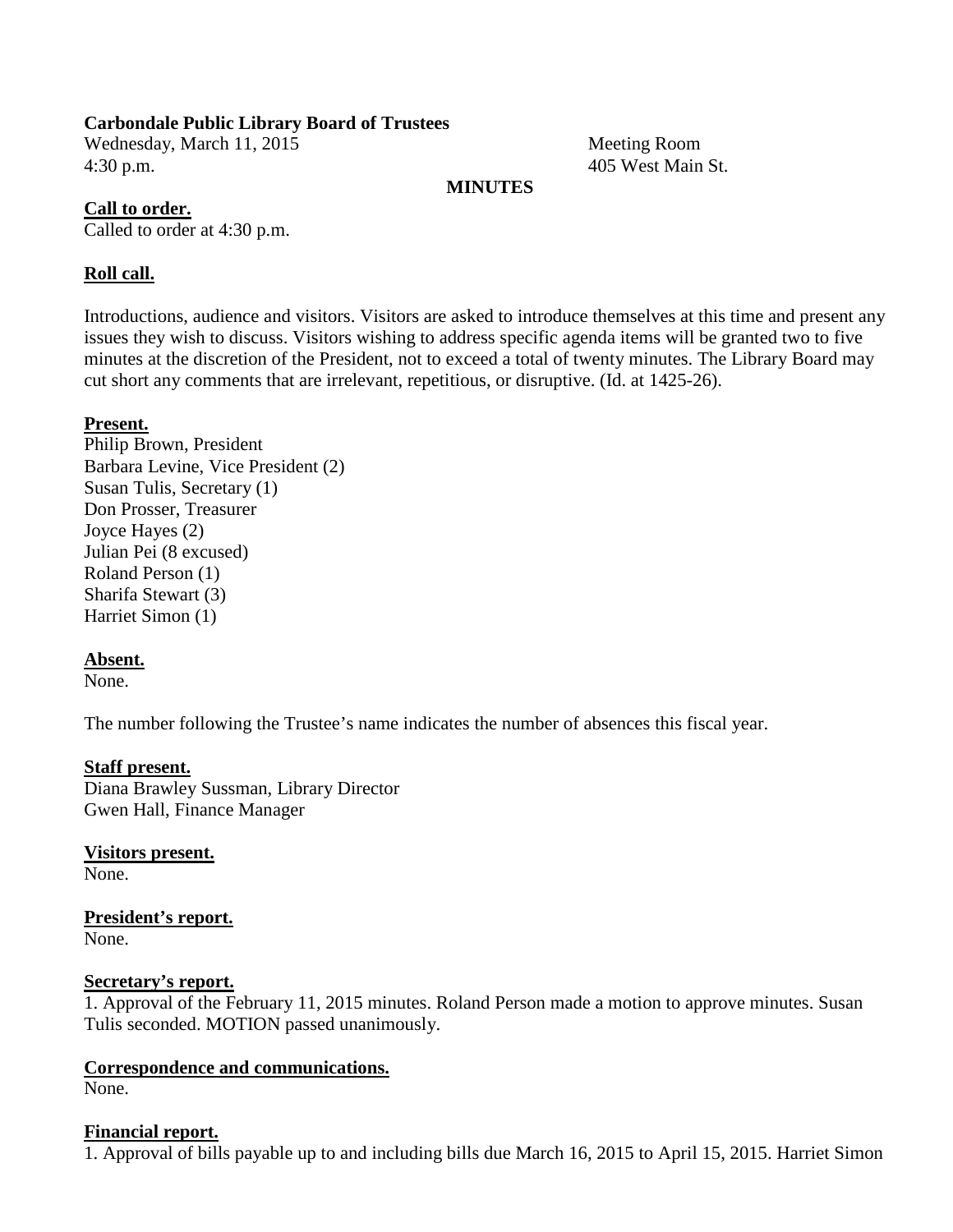made a motion to pay bills. Sharifa Stewart seconded. MOTION passed unanimously.

2. Acceptance of the financial report for February 2015. Finance Director and Library Director discussed flood expenses and insurance coverage. The Finance Director explained that a lot of book purchases are made in the spring. Trustees asked questions about specific line items. Roland Person made a motion to approve financial report. Julian Pei seconded. MOTION passed unanimously.

## **Librarian's report.**

1. Personnel. The Director has hired the Teen and Youth Program Coordinator, Jennifer Johansson.

2. Flood. The library flooded due to mechanical failure of plumbing in the men's room. The library suffered no permanent damage and no damage to library materials, books, computers or furniture. Staff acted quickly and professionally to turn off the water and remediate the situation. The plumbing repair (just over \$500 is not covered by insurance). All other related expenses for clean-up are covered by insurance, costing the library only its \$1,000 deductible.

3. Donated painting by artist Cheonae Kim. The artist has stated that the value is \$4,000. Don Prosser made a motion to accept Cheonae Kim's generous gift. Julian Pei seconded the motion. MOTION passed unanimously.

4. Discussed the upcoming 11 Days for Compassion. The library co-coordinates this community-wide effort along with others in Nonviolent Carbondale. There are several high quality events on the schedule focused on issues such as poverty and homelessness, which call for community problem solving and compassionate action. The library will be hosting several of the events, including a Human Library.

## **Committee reports.**

None.

# **Unfinished business.**

None.

## **New business.**

None.

## **Other.**

Discussed Walgreens systematically requesting reductions in property value in order to lower their property taxes. Homeowners across the United States are subsidizing Walgreens and CVS. The developers and investors are making a premium. It's absolutely criminal. They compare to shopping centers and stores that are abandoned to come up with their proposed values. Kentucky and another state passed a law to stop this.

## **Adjournment.**

Adjourned at 5:09 p.m.

Next Board Meetings for 2015 (all in Public Library meeting room, 4:30 p.m.): April 8, May 13, June 10, July 8, August 12, September 9, October 14, \*November 18, December 9. (\*note: proposed date for November is the third Wednesday of the month due to Veteran's Day closing; all other dates are the second Wednesday.)

## **Respectfully submitted:**

Susan Tulis, Secretary **Prepared by:** Diana Brawley Sussman, Library Director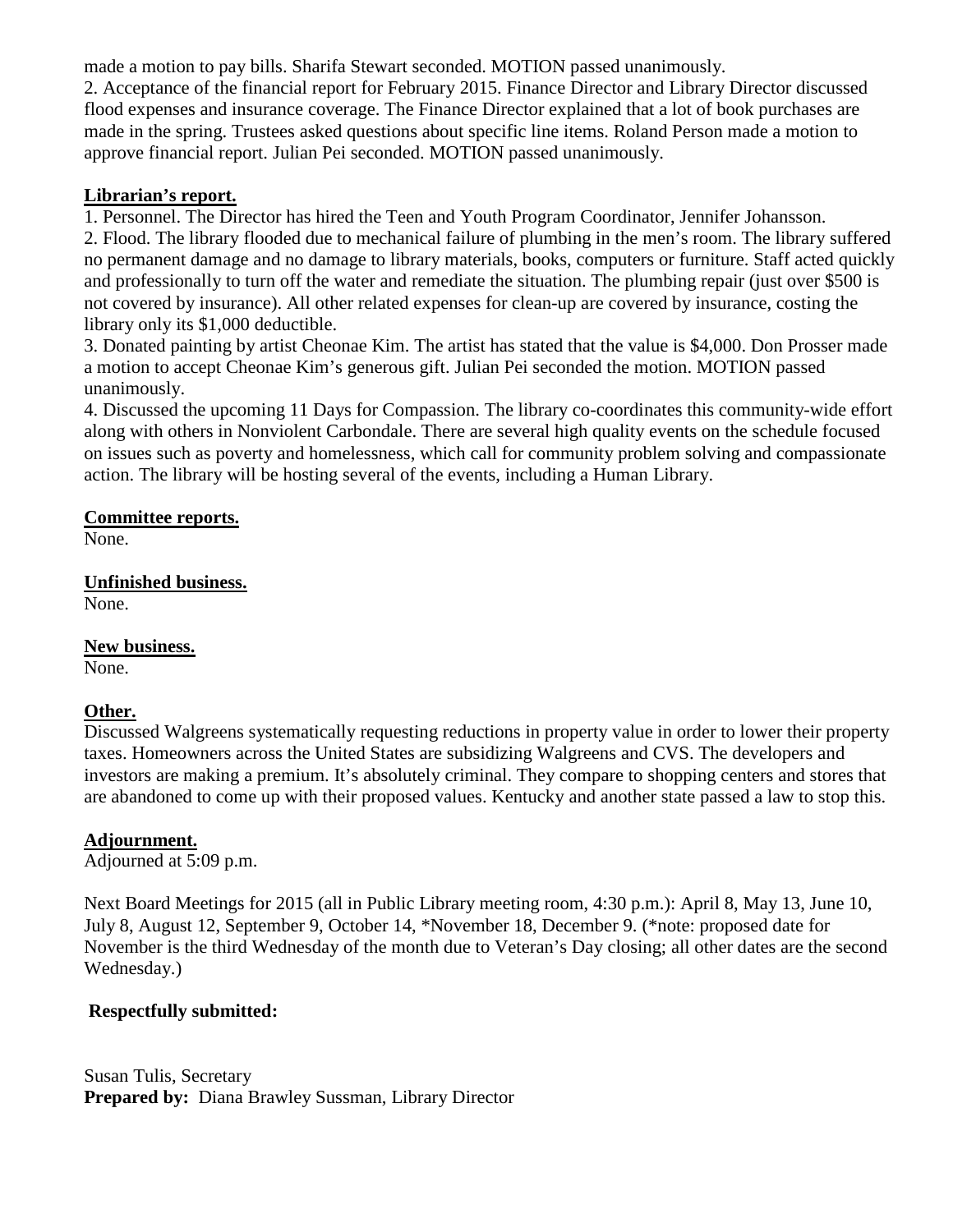

The City of Carbondale's Liquor Advisory Board held a meeting on Thursday, April 2, 2015, in Room 112 of the Carbondale Civic Center, 200 South Illinois Avenue. Chairman Robinson called the meeting to order at 5:30 p.m. with the following-named members of the Board present/absent:

## **1. Roll Call**

Present: John Mills, Steve Payne, Tasis Karayiannis, David Cisco, Ryan Gougis, Mark Robinson

Absent: Joyce Webb (excused) (One Vacancy)

A quorum was available to take action on the agenda items. City Staff present for the meeting included City Clerk Jennifer Sorrell, City Manager Kevin Baity, Acting Mayor Donald Monty, and Fire Inspector Tom Manis.

#### **2. Approval of Minutes**

R. Gougis moved, T. Karayiannis seconded, to approve the minutes from March 5, 2015. All voted aye. Motion declared carried.

## **3. Application for a Class A2 liquor license for Los Chama, Inc., d/b/a El Paisano Taqueria at 100 North Glenview Drive, Suite 103**

Monica Medina responded to the Board's questions. J. Mills asked if the restaurant had previously held a liquor license, which they had not. M. Robinson questioned Ms. Medina about the years the business had been in operation and Ms. Medina indicated that the grocery store has been open about five years while the restaurant has been open about one year. M. Robinson asked the applicant how she felt the liquor license would help the business. She noted that customers like to unwind with a drink at dinner and a few customers had left the store when they discovered they could not have alcohol with their meal. M. Robinson asked if they planned on having big parties and Ms. Medina stated that they did not plan to do so; that it is a family restaurant and will not be similar to a bar. J. Mills commented that the application indicated their intent to introduce liquor gradually. The applicant responded that they will start with beer, and once they choose the distributor, they will gradually expand. J. Mills noted his appreciation for the intent to gradually increase sales as they gain experience. D. Cisco noted that the restaurant and grocery store have exterior entrances and that there is an interior passage between the two. He verified that the application was not for liquor sales in the grocery store, but only for the restaurant. J. Mills asked about training for the servers and Ms. Medina indicated that the employees who have contact with customers have already received TIPS training, that future servers will also receive training, and remarked on her desire to avoid over-serving patrons. J. Mills asked Ms. Medina how they would handle intoxicated patrons and she responded that either a taxi or a friend would be called, and if the situation was too bad, they would contact the police. She noted that they intended to keep it from getting that bad in the first place. M. Robinson asked if she had gaming machines on-site and Ms. Medina replied that they do not.

J. Mills moved, R. Gougis seconded, to approve the Class A2 liquor license for Los Chama, Inc., d/b/a El Paisano Taqueria, at 100 North Glenview Drive, Suite 103, contingent upon receipt of all outstanding items. VOTE: All voted aye. Motion declared carried.

#### **4. Application for an Alcohol-Free Night from Hangar 9 at 511 South Illinois Avenue**

The City Clerk noted an error in placing this item on the agenda and that the application for an Alcohol-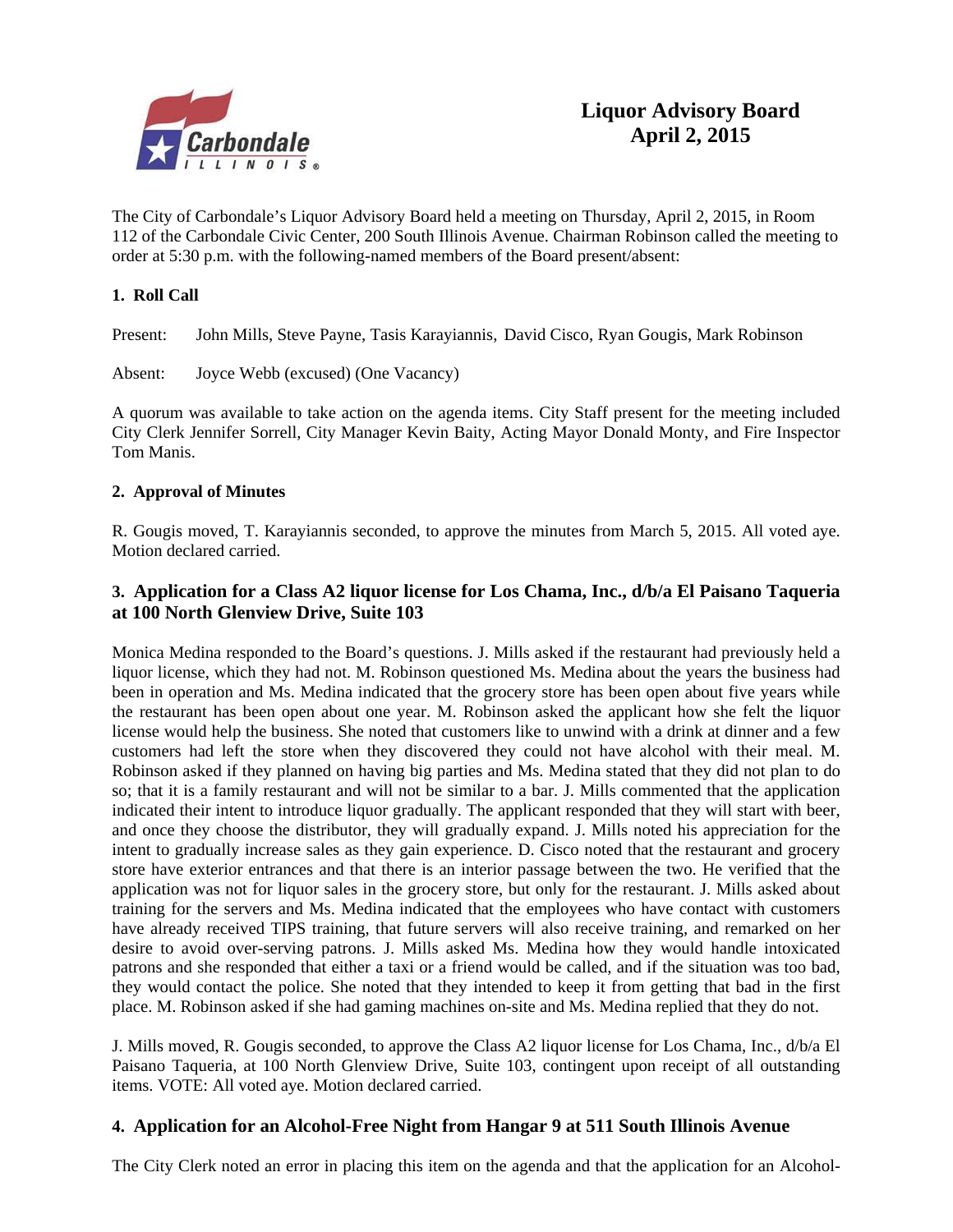Free Night does not require approval from the Board or Commission, but rather it is approved by passage of a Resolution by the City Council.

#### **5. Discussion of proposed changes to the Liquor Code regarding approval of changes in ownership or the nature of the business and requiring identification of all natural persons beneficially owning a liquor-licensed business**

Acting Mayor Monty provided an explanation to the Board as to the topics before them.

M. Robinson noted that this is not a new issue, but that the ownership changes appear to be more insidious and more frequent. The approval requirement may help to bring it into control. Trying to control business hours and menus may run into some issues.

D. Monty indicated that when it is a substantial change, the Board and Commission may want to weigh in on that.

J. Mills agreed with what was presented and intended, but expressed concern that requiring approval might slow down a business deal. D. Monty responded that if this requirement is known up front, it can be built into the applicant's timetable. D. Cisco suggested that the applicant could include a contingency clause in their business arrangement which would not have to hold up the process. D. Monty indicated that it would make more sense to have the approval or denial on the front end as opposed to denying a renewal application later down the road. The Clerk noted that the current notification requirement is only addressed to the Commission and that in the event the approval process would similarly only come before the Commission, it could decrease the length of time by two or three weeks for approval. J. Mills agreed with speeding up the process, but also indicated that the Board should be made aware of those changes. D. Monty suggested that these changes to the operation require some planning and running it past those who issue the license can ensure that the changes made are consistent with the license. J. Mills and M. Robinson remarked on the Board's history with unprepared applicants. D. Monty commented on applications received where the questions were incomplete or insufficient. J. Mills noted that the Board often wonders if they should be doing/questioning more or less. D. Monty indicated that he had requested that the City Manager have Staff review the applications for completeness or accuracy and return them to the applicant if incomplete or inaccurate. The Clerk noted that previously the applications were turned in and approved or denied on their own merits, whereas now many applications are returned to the applicant. D. Monty and D. Cisco commented on inaccurate responses provided on the applications. D. Cisco indicated that he would advocate being more intrusive with regard to ownership changes and that with regard to changes to the operation, perhaps deleting items from those things that they intended to provide would not require approval, but the addition of services might. D. Monty noted the differences between fundamental changes to the nature of the establishment versus those that might skirt the edge. He indicated that he did not have the language for such distinction, but suggested attorneys might. M. Robinson and S. Payne commented that some applications are approved as restaurants and become dance halls overnight. S. Payne remarked on the insurance companies' ratings for liquor liability coverage and items which increase the cost and coverage commensurate with those factors. He suggested for those locations which have certain factors (dance floor, pool tables, etc.) which increase the likelihood of issues arising should pay additional fees for those factors. The City Manager commented on reviewing municipal liquor codes and the possibility of considering an "a la carte" licensing process wherein there would be a base fee and additional fees for additional options. Those who added items or changed the nature of the business could be fined or told to come in to apply for those changes and await approval. J. Mills asked the Mayor what he expected from the Board based on the information provided for this meeting. D. Monty indicated that he would not ask the Board to approve any changes without having the exact language before them, but that if they felt changes were appropriate, such language could be brought back at the next meeting. Further discussion about the merits of having a tiered license fee (or a la carte fees) followed. The consensus of the Board was to explore this matter further, ask the attorney and staff to review the verbiage, and bring this matter back.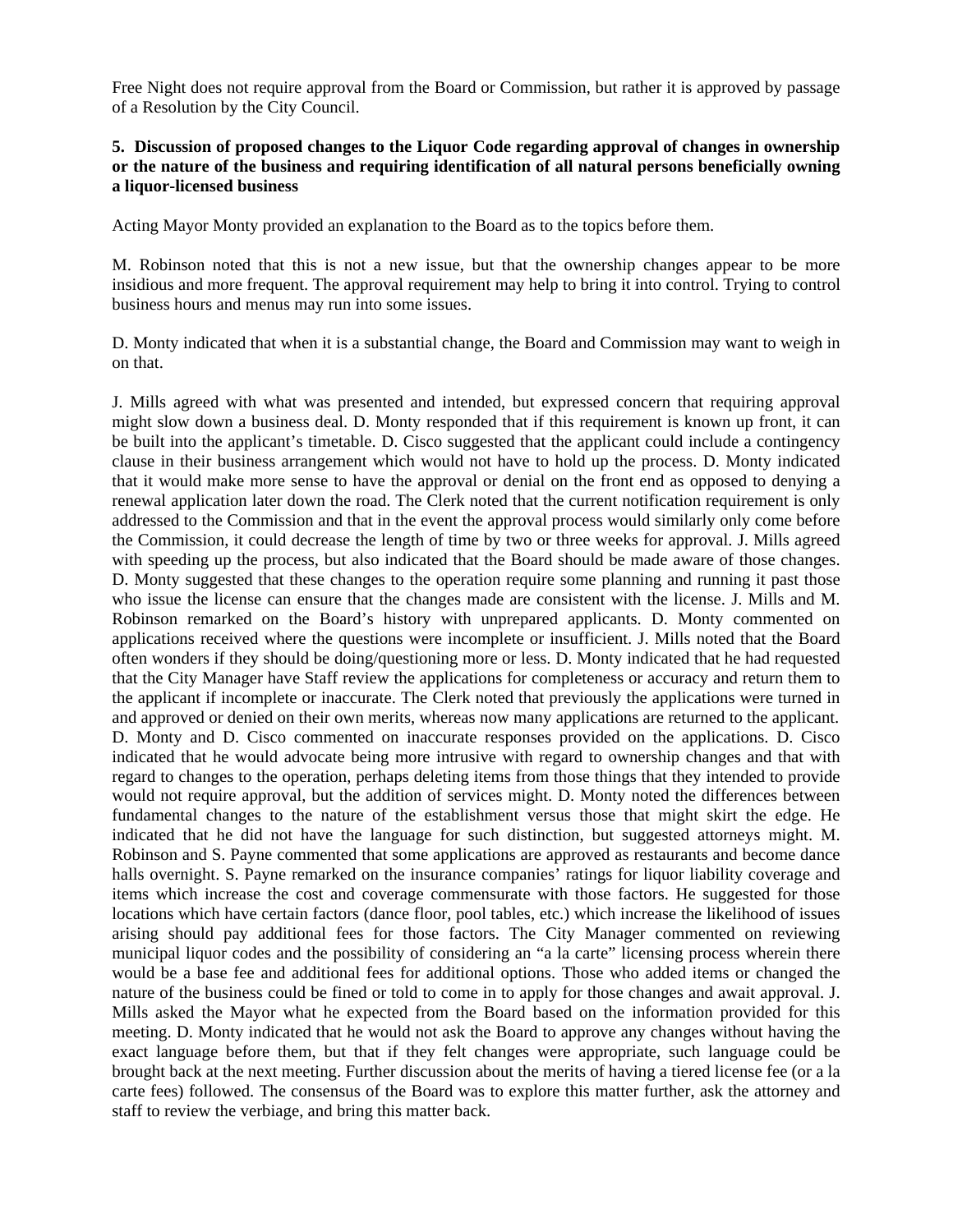#### **6. Liquor Advisory Board Comments**

The Clerk asked the Board Members their preferred date for the liquor license renewal meeting in May. May 21<sup>st</sup> was chosen as the next meeting date. The Clerk asked if any licensees should be asked to attend the meeting and the Board indicated that they wished to see Curbside and The Pony Cabaret and Steakhouse at the renewal meeting.

#### **7. Citizens' Comments**

None.

#### **8. Adjournment**

Meeting adjourned at 6:30 p.m.

Jennifer R. Sorrell, City Clerk Date Approved

\_\_\_\_\_\_\_\_\_\_\_\_\_\_\_\_\_\_\_\_\_\_\_\_\_\_\_\_\_\_\_\_\_ \_\_\_\_\_\_\_\_\_\_\_\_\_\_\_\_\_\_\_\_\_\_\_\_\_\_\_\_\_